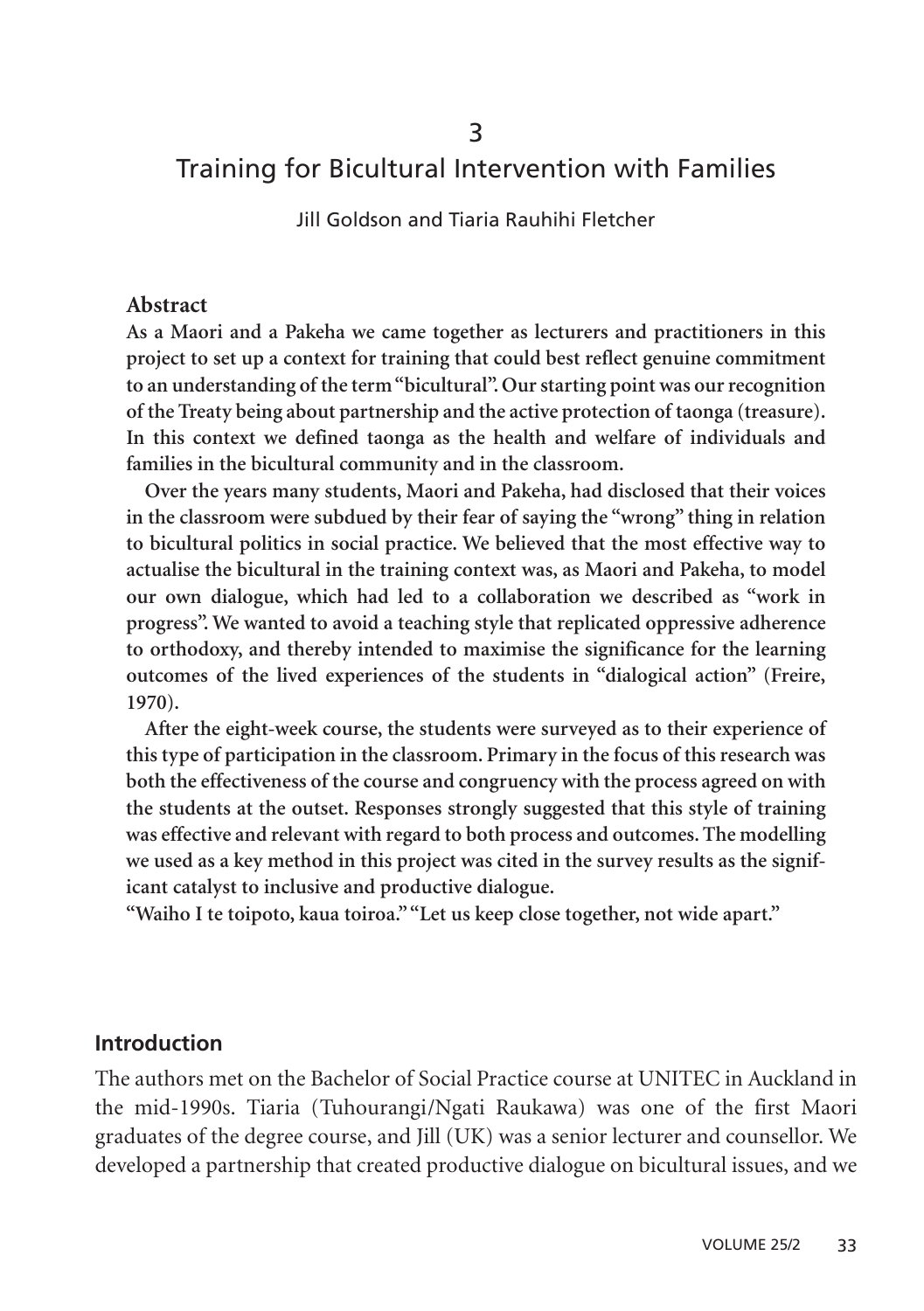wanted to see whether the modelling of this type of partnership would facilitate engagement in the professional training context.

Along with all in social practice, we shared real concerns about statistics for Maori on almost every social indicator. A rash of Maori child abuse fatalities in 1999 compounded our concern and added an urgency to our discussions about policy and practice with whanau. Monocultural social policy is both an imposition and oppressive (Goldson, 2003), but this we saw as only a preliminary position in the training of students. We needed to ask the hard questions about the lack of retention of Maori in both the professional social practice work training arena as well as in the profession itself. In 2000, just under 3.5% of NZAC members identified as Maori.

The challenge, as we saw it, was the search for prescriptive possibilities as opposed to yet more description. For us as trainers, this was a political and ethical issue that related to what and how to teach students in the paper Whanau/Family Systems.

### **Background**

At private times this research process was challenging for us as trainers. This particular style of teaching had been reached via a rigorous path of self-examination and exposure. Our rejection of dichotomies and orthodoxy had at times been met with hostility by "experts" who did not welcome debate on their political positions.

The 30 students, Maori and Pakeha, in this research project were second-year students on the Bachelor of Social Practice in the School of Community Studies at UNITEC, Auckland in 2000. Only four students were under 30 years of age, and the majority were retraining for employment. Nineteen of the students identified as European/New Zealander, eight as Maori and three as Pacific Islanders. The module being taught was Whanau/Family Systems, which examined family intervention issues and was a compulsory paper for all counselling and social work students at second year.

The intent in this small piece of action research was to examine an approach that would be perceived by Maori and Pakeha trainees as an effective teaching context congruent with the bicultural code of ethics for professional practice. We were looking for a way of teaching that would be productive of learning outcomes for professional practice which fully reflected the professional bicultural code of ethics and came from a place of authenticity. We committed to avoidance of conditions in the classroom that create alienation via didactic positions and prioritising of "expert" voices.

#### **Literature background**

To find a springboard for a positive training process in the bicultural arena puts emphasis on a political analysis of the classroom dynamic. In his writing on culture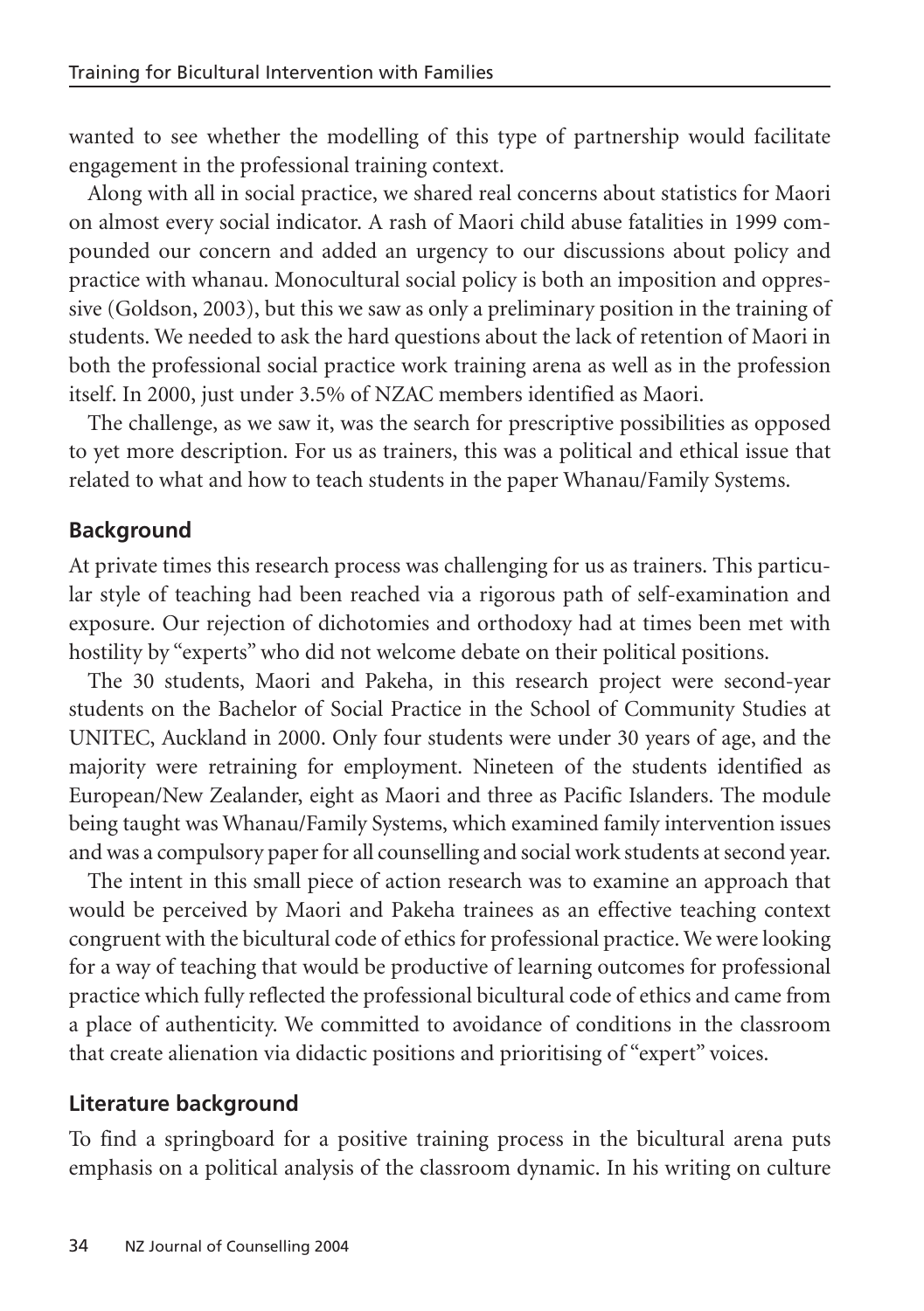and power in the classroom context, Darder (1991) argues that biculturalism is based on a philosophy of cultural democracy and that this latter concept carries its own unique challenges. Cultural democracy is a requisite in the non-oppressive teaching environment and its successful inception will result in the phenomenon of "double consciousness" and the need for reconciliation. This fragile yet vital balance will fail, Darder continues, without the right social circumstances to sustain it.

Complementary to this view is the position of Mezirow (1990) who, in his writing on culturally relevant adult education, warns of the dangers of dichotomising and thereby limiting knowledge. This, he believes, can lead to a form of indoctrination, the very antithesis of the cultural democracy. Mezirow highlights the importance of discarding the concepts of "correct" and "incorrect" ways of thinking in order to find conciliation.

Mataira (1995) similarly argues that biculturalism cannot be taught. Instead, he suggests, it needs to be lived and experienced. This view is consistent with the educational philosophy of Freire (1970) who argues for the development of a praxis arising from a dialogical relationship. He sees the key to the development of this praxis as being the critical and authentic dialogue that unveils some of the social contradictions in one's community and beyond. Information and insight resulting from such dialogue must then be constantly tested and renewed via ongoing contact and dialogue with students (Gramsci, 1971).

Foucault (1980) suggests that knowledge practices in modern sciences manipulate human populations. Dominant discourses can create a prescription for being that is then perceived by the individual as a mandated position. This power and subjugation is especially significant in the classroom context. Absence of narrative only reinforces such subjugation. With no dialogue, received knowledge dominates rather than educates. Freire (1970) viewed the traditional educational process as one in which the student is a repository for knowledge deposited by an expert. By drawing on this knowledge for assessment at a later time the student is rewarded.

Traditional educational mechanisms can encourage participants to surrender their own hard-won knowledge, and therefore authenticity, and "submit to the authority of the teacher and shape their life as therapist according to certain specifications" (White, 1990).

We wanted to test the effect that dialogue would have on the ability of students to develop a praxis (Freire, 1970) in bicultural approaches to family therapy. Professional practice is vital in this area, yet it is currently compromised by political complexity and competing discourses.

Our belief was that according priority to political discourses in this area created dichotomies that had the effect of both immobilising the student and stultifying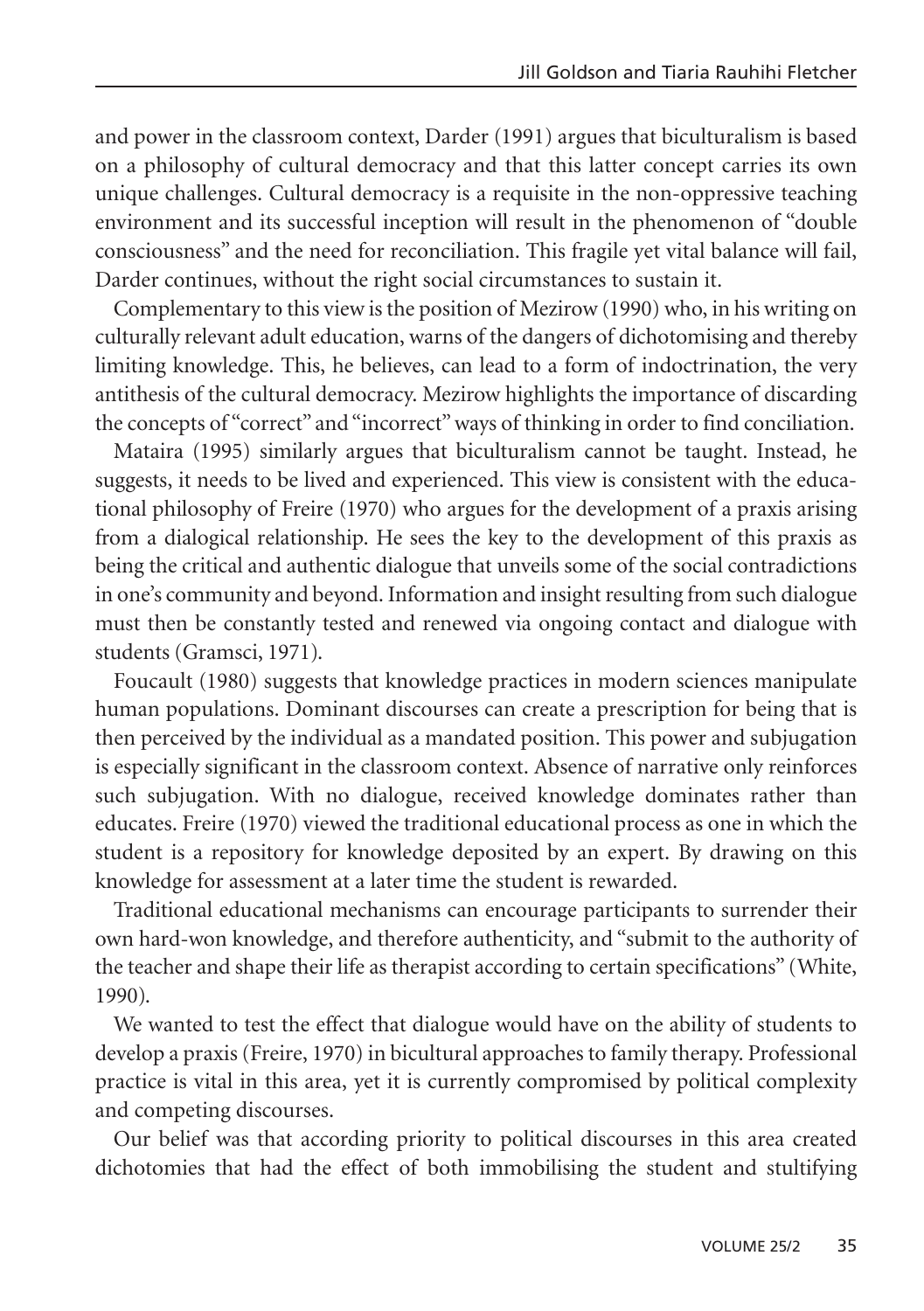potential practice in the field. Our intent was to examine the way in which the classroom process could liberate students into the development of true praxis (Darder, 1991; Freire, 1970; Gramsci, 1971; Mezirow, 1990).

Counselling training, like social work training, has re-examined its ideologies and practice as society's attitudes and values have changed. Paternalistic and discriminatory ideologies and models have been challenged and approaches re- evaluated. Extreme adherence to either social work or counselling work with families fails to negotiate the boundaries adequately. Unless the word "counselling" is reserved for some esoteric approach, then it is difficult to know why it would be that social workers and counsellors training to work with families would receive this training in isolation from one another (Brearley, 1995; Triseliotis, 1986). A survey in Auckland City of social workers and counsellors traces the way in which social work and counselling have intertwined and influenced each other in terms of skills, knowledge and values in both the training and the practice context (Goldson, 1997). It is the collective act of individuals engaging in reflection-action that leads to transformation rather than polarities (Freire, 1970).

# **Methodology**

The concept of whapiki tangata was introduced. This concept in Maori research methodology embraces the position of Maori by enhancing their right to control aspects of their own futures. We needed Maori and non-Maori in this research, but consciously placed Maori at its centre (Bishop & Glynn, 1992; Durie, 1998) while making it explicit that this was not about delegating unequal workload to Maori in the classroom.

Research needs to faithfully represent the community being studied as well as be rigorous and valid so that it can attract the attention of those who are able to do something about the concerns raised. A combination of qualitative and quantitative approaches was chosen to carry the principles of this research, and we utilised questionnaires to evaluate the classroom processes. This was the only part of the module conducted individually, and the questionnaires were anonymous. The questionnaire was administered at the conclusion of the module in accordance with the regulations for UNITEC's SEQUAL evaluation process.

Rating scales measuring students' levels of satisfaction with the course made up the quantitative part of the research, while open questions allowed us deeper insight into the general views of the impact of the bicultural dialogue in the classroom.

Qualitative research by its very nature always carries the possibility of alternative explanations and a measure of uncertainty. Quality assurance processes were based on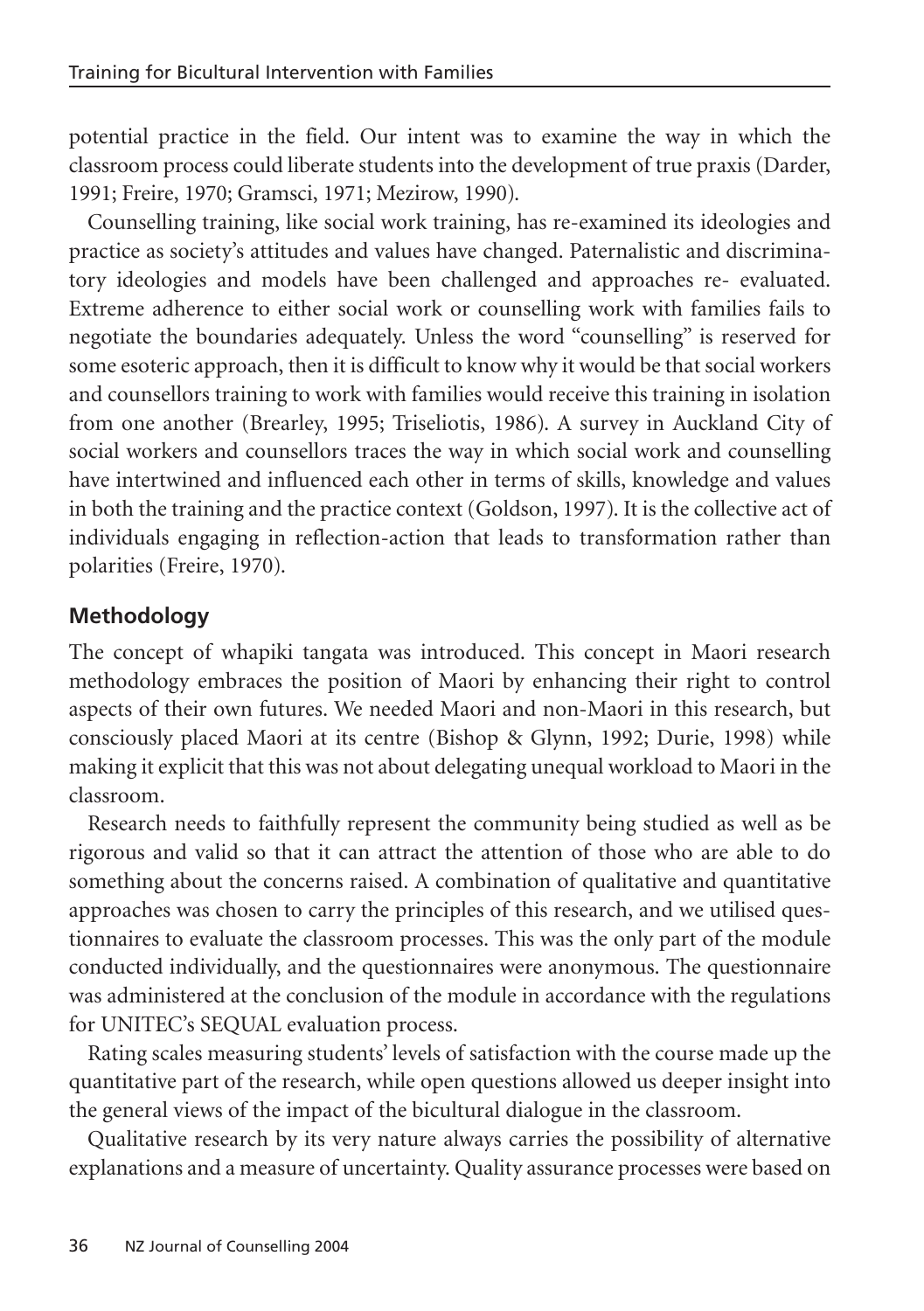Lincoln and Guba's (1985) four criteria for ensuring rigour in qualitative research projects, namely: credibility, transferability, auditability and confirmability.

The responses to the open questions were analysed thematically using key concepts from Maori research ethics: whether the process acknowledged the well-being of the individual in the class as well as the group (mana); whether it honoured Maori intellectual knowledge (mauri), and whether it felt to the student as if mahitahi was operating, i.e. shared and cooperative monitoring of the work in progress. Finally it asked whether the student considered the process of learning honoured the contract between Treaty partners in the classroom (maramatanga).

Our research was thus framed in a Maori research paradigm and was guided by the principle of whakatuia, which is about linking. The application of this principle in our research embraced the notion that cooperation and consensus were significant means of achieving viable, sustainable and effective solutions to the problems of bicultural teaching processes. Cooperation and consensus should be the primary orientation of research activity (Stringer, 1996) and we sought this at all times.

To create action, firstly reflection was needed. We were working collaboratively with our students in a reflexive way. The questionnaires we used looked for information about what the students believed enhanced their learning and their ability to critically reflect on practice and theory.

### **The process**

At the outset we introduced ourselves respectively as Maori and Pakeha, social worker and counsellor, as well as sharing in common our gender as women, teachers, colleagues, partners, daughters and mothers. As teachers and practitioners, we spoke of our own personal sense of challenge about finding a way of incorporating a partnership of dialogue and collaboration into the curriculum and explained that this too was "work in progress" which we looked to share with students. We shared our experiences of two-way dialogue about bicultural policy, how we had found it to be topical and political yet, when it actually came down to it, was often avoided by educators and policy-makers. Dialogue giving way to monologue in the public arena and debate remaining private was an experience shared by students in our discussions.

We made explicit our intent to evaluate the impact of encouraging reflection and dialogue by our students by modelling some of our own dialogue. In particular we sought student reflection on colonisation in training and the potential to reclaim their lives through "dialogical action" (Freire, 1970). In other words, could collaborative dialogue between Treaty partners expedite conditions for finding consensual praxis for professional bicultural intervention with families?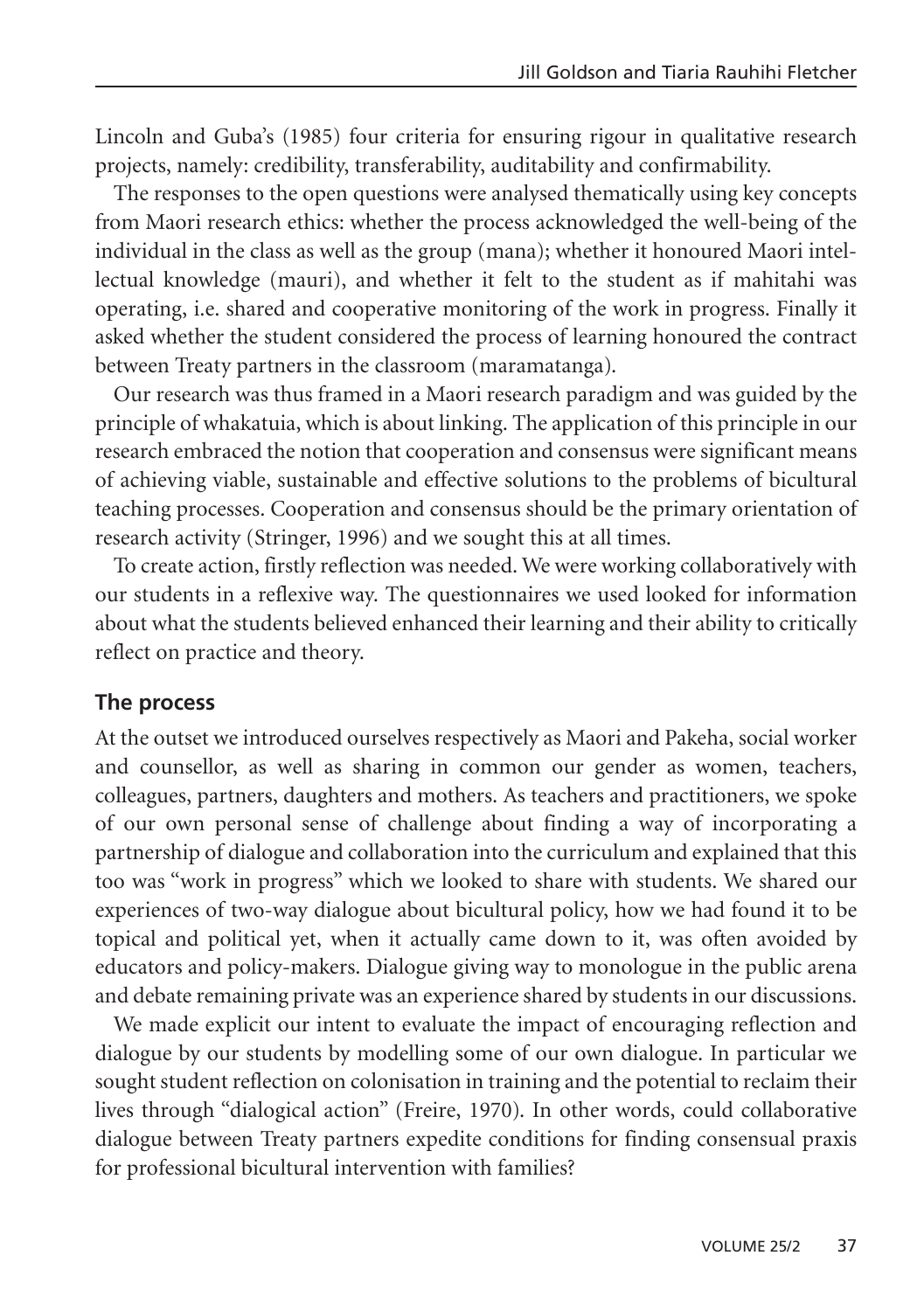Commencing with a whanau hui on the very notion of biculturalism, the tone was set for the course. Very rapidly, consensus prevailed in the room that in order to create fertile ground for action research on bicultural practice, the right conditions of cultural democracy (Darder, 1991) needed to prevail. These conditions specifically excluded adherence to orthodoxy around "correct" and "incorrect" ways of seeing bicultural practice. A will to listen, to discuss and to debate was contracted by all participants in the class.

Using discussion, led in the first instance by Tiaria, and consciously based on oral tradition, the class developed the parameters for collaborative dialogue around issues of Maori inclusion versus exclusion in curriculum content, in teaching style and in perception of services offered for Maori whanau. At all times we made it very clear that the focus of this research was to find out "what works" and to relate this question to classroom process, content and intervention with whanau. Implicit in this was the prioritising of cultural democracy and the commitment to minimising the paralysis caused by adherence to the opinions of "experts", which referred back to the contract made by the students.

The principle of whakatuia (making links) was chosen by the students via discussion as a means of guiding the action research. In order to examine the relationships between past and present, people and environment, mind and soul, and politics and policy, the students chose to sit in a circle and to korero their experiences of living and relating as students and as families in a bicultural community. Case studies were freely donated as springboards for dialogue and debate about "what works" and why.

We, as tutors/facilitators, would model dialogue when the class was grappling with difficult and emotional aspects of the subject, particularly at the beginning of the module. At those times we highlighted the dialogue we had evolved together, our ability to disagree without offence, to find points of commonality and difference, and to use humour. Perhaps most important of all, we highlighted the significance of listening to each other and the role it had played and continues to play in our particular bicultural collaboration.

Throughout this process the question we shared with the students was whether specific received theories on family counselling could lead to a bicultural practice they perceived as relevant. Or, alternatively, whether theories they had been taught espoused socio-cultural hegemonic practice. In particular, the discussion on theories generated modifications that catalysed cross-fertilisation and negated the either/or position. We suggested that it was via dialogue and negotiation that such solutions could be found. Using examples from client case studies and our own family life, we demonstrated to students the relevance we felt this type of dialogue had in the application of bicultural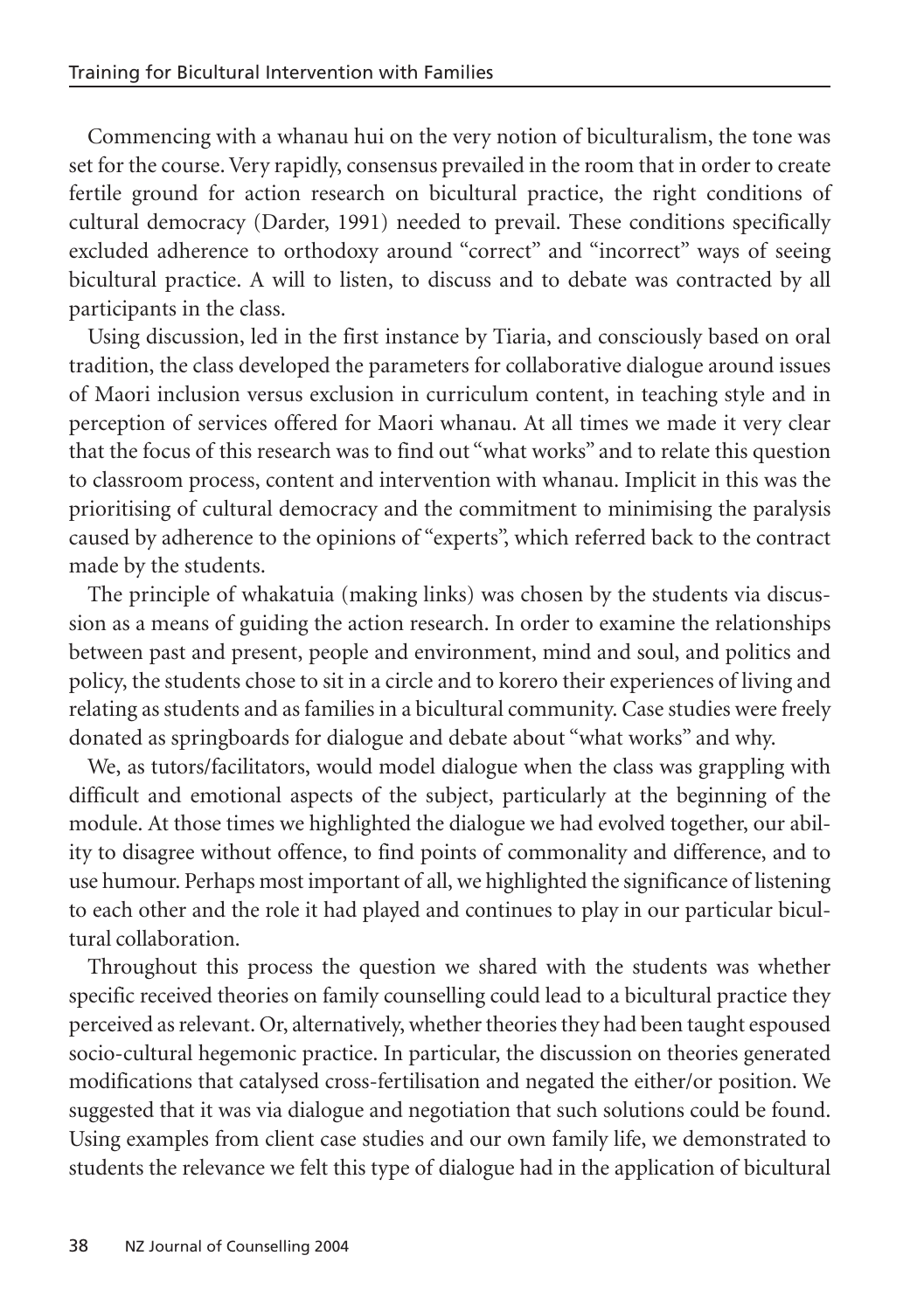principles for teaching and bicultural principles for social practice in the community.

A key observation for us in the classroom was a palpable release of tension from students as we contracted for safe and free speech and dialogue. As we opened up the discussions, participation and involvement seemed to grow in proportion to the prevailing climate of resistance to "right and wrong" answers. By the second class we noticed that the majority of Maori and Pacific Island students who customarily sat at the back of the classroom had moved either to the front or the middle, and were beginning to contribute at the same rate as their Pakeha peers. By the third and subsequent classes, Maori and Pacific Island students began to contribute as much or more than their peers and this rate remained consistent until the end of the module. The students demonstrated their involvement by their high level of participation and their readiness to use their voice during our hours of collaborative work. These observations were borne out by the evaluations using the questionnaires.

This process of "communicative action", described by Collins (1991) as "careful and respectful listening resulting in a kind of ongoing, thoughtful dialogue", was reflected by students in their behaviour in the classroom sessions. The atmosphere in the classroom was relaxed yet involved. Students (without exception) made contributions, and in the breaks were observed continuing their discussions together. It was difficult for us to take a break as students would invariably approach us individually to continue discussion of a point made in class or to give anecdotes from their own experience and expertise as members of the bicultural community.

### **Results**

Using the UNITEC standard SEQUAL format, the 30 students were asked quantitative questions about their satisfaction with communication issues, organisation, teaching style, and extent of lecturers' encouragement and knowledge of the discipline. The final question asked whether the lecturers excelled in enhancing the learning of the student. The quantitative result of the final question was a mean of 4.9 out of 5, with a standard deviation of .3. The open questions ran as follows:

*We are interested to know whether the lecturers' style enhanced your learning. Before you scale your response to this question we would ask you to respond to the following open questions:*

*Tell us a bit about whether or not you felt acknowledged and affirmed in this class as an individual as well as a part of the group. (Mana)*

*To what extent do you consider that this course has honoured Maori intellectual knowledge? (Mauri)*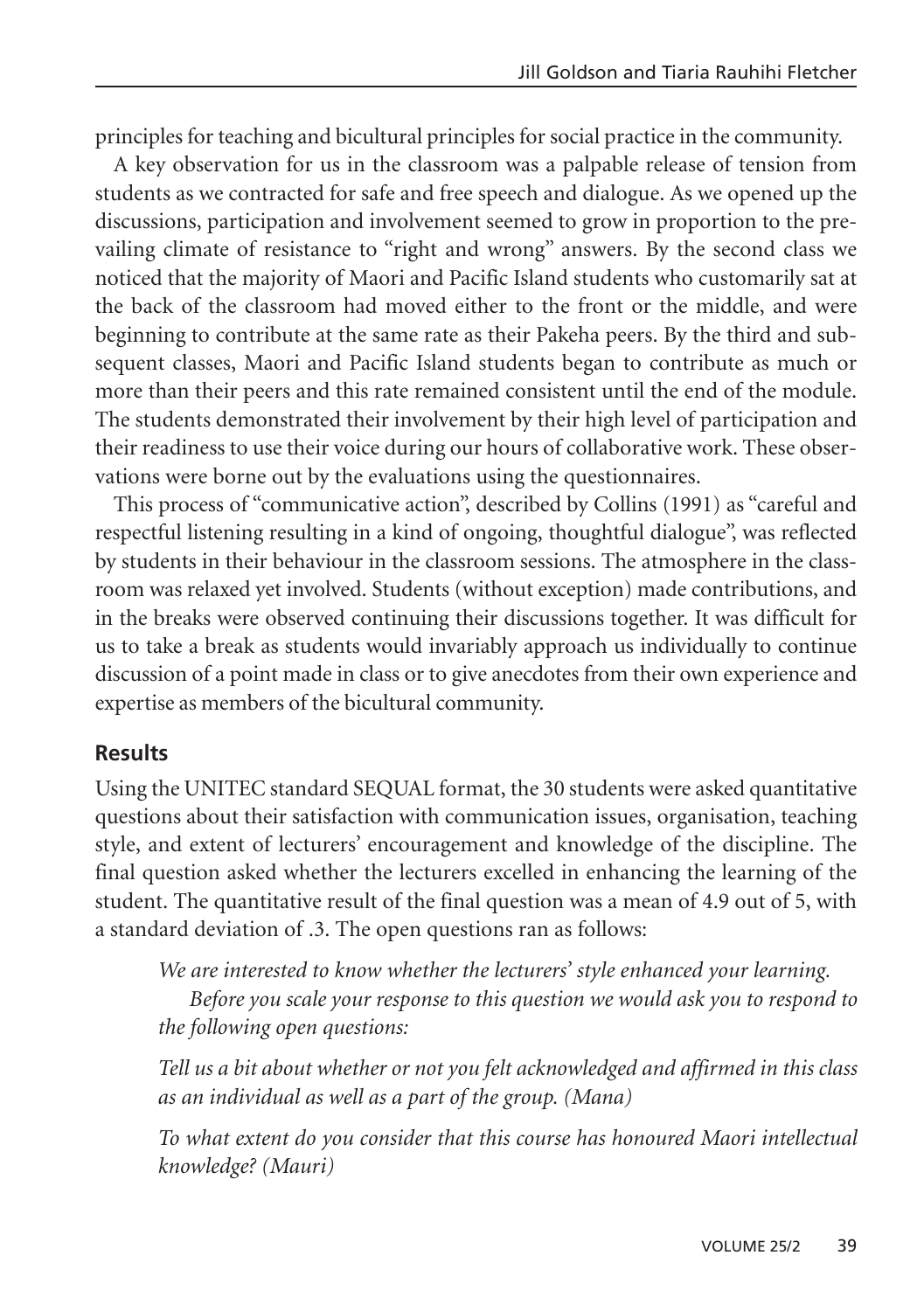*We introduced this module as work-in-progress and a shared enterprise. Tell us a bit about your impressions of this description of the course now you have completed it. (Mahitahi)*

*Was the process of learning on this module one which honoured the contract between Treaty partners in the classroom? Why/why not? (Maramatanga)*

Responses representative of the 4.9 result referring to the style of teaching included the following:

*It was great having both tutors side by side and learning so much more about working with Maori as a result. For me it is paramount that I know how to work effectively with both Maori and Pakeha. (Mahitahi, maramatanga)*

*Really helped me evaluate what I have been doing in my practice. (Mauri, maramatanga, mauri)*

*Loved the joint teaching – a first! Should have that sort of partnership in the agency. (Mauri, maramatanga, mana, mahitahi)* 

*Being taught in a proper bicultural way with our Maori and Pakeha side by side – tutors and students alike! (Mauri, maramatanga, mana, mahitahi)*

*Dissolving the mystery and learning more about how Maori/Pakeha work and learn and LIVE side by side – I learnt heaps, Kia ora! (Mana, maramatanga, mauri, mahitahi)*

*As a Maori student, thank you both for teaching from the heart – so good to have a voice and to be heard properly. (Mana, mauri, mahitahi, maramatanga)*

*Something so complex being delivered in the appropriate fashion and we were all part of it – we know so much more together than apart. (Maramatanga, mahitahi, mana)*

*Thanks both of you for your commitment to Tiriti – a breakthrough and on such a practical level! (Maramatanga, mauri, mauri)*

*This felt like true bicultural practice – hearing and being heard. (Maramatanga, mana, mahitahi, mauri)*

*Kaupapa of the classroom really great for learning – feel much more confident about discussions around biculturalism in action. (Mana, maramatanga, mahitahi)*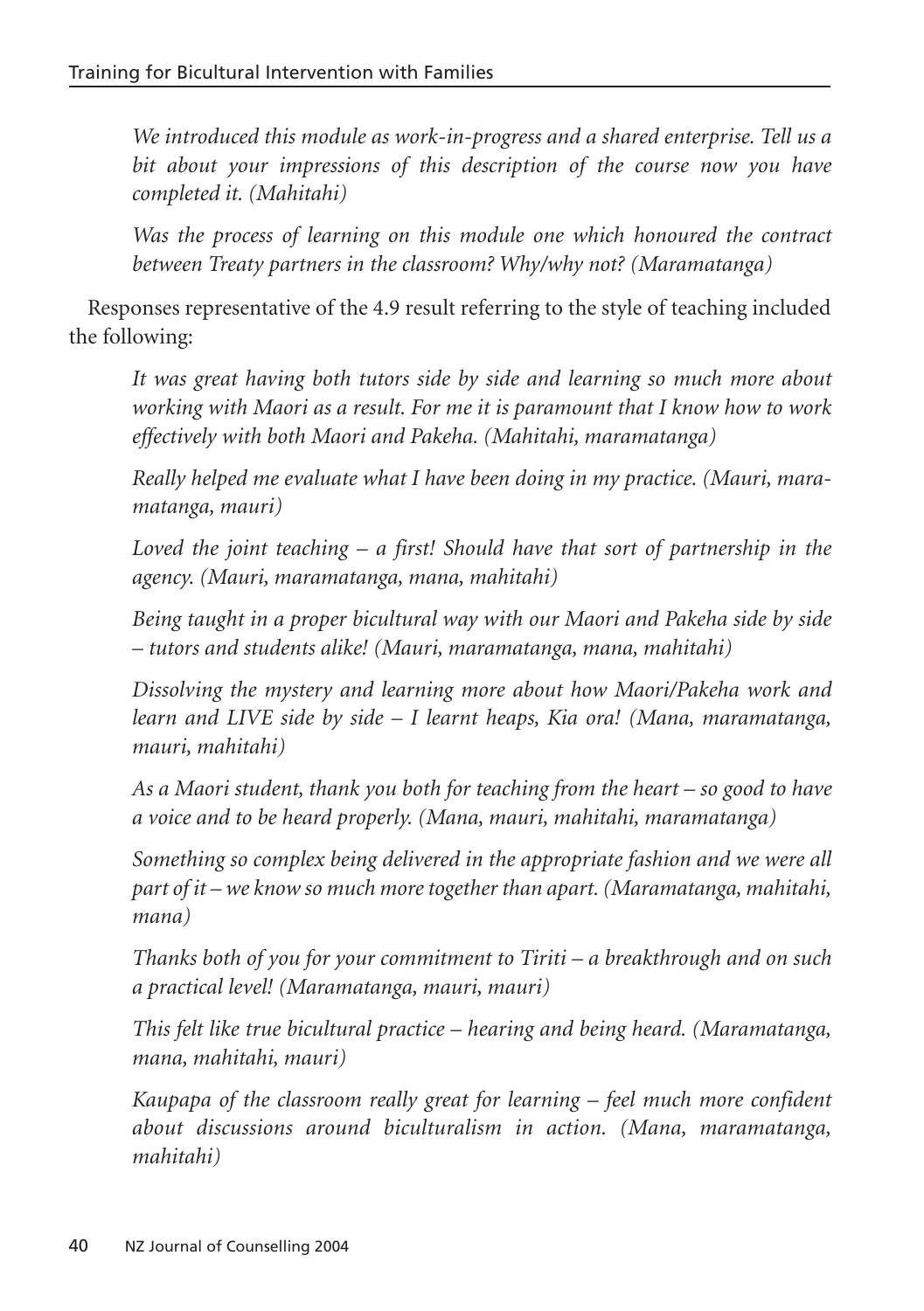*Loved the freedom to debate and argue – we said what we wanted to and we all came out in a good place. (Mana, mauri, maramatanga, mahitahi)*

### **Discussion of results**

A key question for us was whether students were able to move away from a position characterised by dichotomies, and towards one that allowed them to articulate their interpretation of bicultural practice via collaborative debate and dialogue. To what extent might this enhance their learning?

Our research instrument reflected a very high level of satisfaction. In this case, where theories of family therapy for application in our bicultural community are being taught, we believed we needed to involve our students in the very heart of what it means to be, to function, in a bicultural country. The explicit resistance to dichotomies created fertile discussions around a cohesive bicultural critique of existing theories. This sense of involvement manifested in a clear commitment to the classroom process of dialogue (and in the breaks as well), a spontaneous rearranging of seating positions, and a marked change in rates of contribution from Maori and Pacific Island students. Interestingly, there was only one absentee at any time over the eight-week module.

# **Conclusions**

It seems that any module which looks to the ethical training of social practitioners has to resonate with the actual experiences of our communities. To presume to "tell" students what it means to practise in a bicultural context, and how they should "do" it, is riven with problems and oppressive politics, taking away as it does the democratic right of the student to examine, explore and collaborate towards a place of authenticity.

Professional practice with families is dependent on the authenticity of the practitioner, and to silence the "lived experience" of students in favour of the voices of "experts" would seem to be the antithesis of promoting this authenticity. We train counsellors not to do this in their work with families, and this needs to be congruent with the way we train in the classroom. Setting up a democratic classroom context, which invites freedom of expression and the right of reply between Treaty partners, seems to be highly conducive to the creation of a jointly owned bicultural praxis.

Perhaps most important of all, modelling a committed partnership between Maori and Pakeha would seem to be an effective method for facilitating authentic engagement of students in the complexities of the bicultural training context. The students requested that their other modules be taught in this way, and their enthusiasm for this method of teaching, and the relevance of its content, served to confirm the purpose of our research.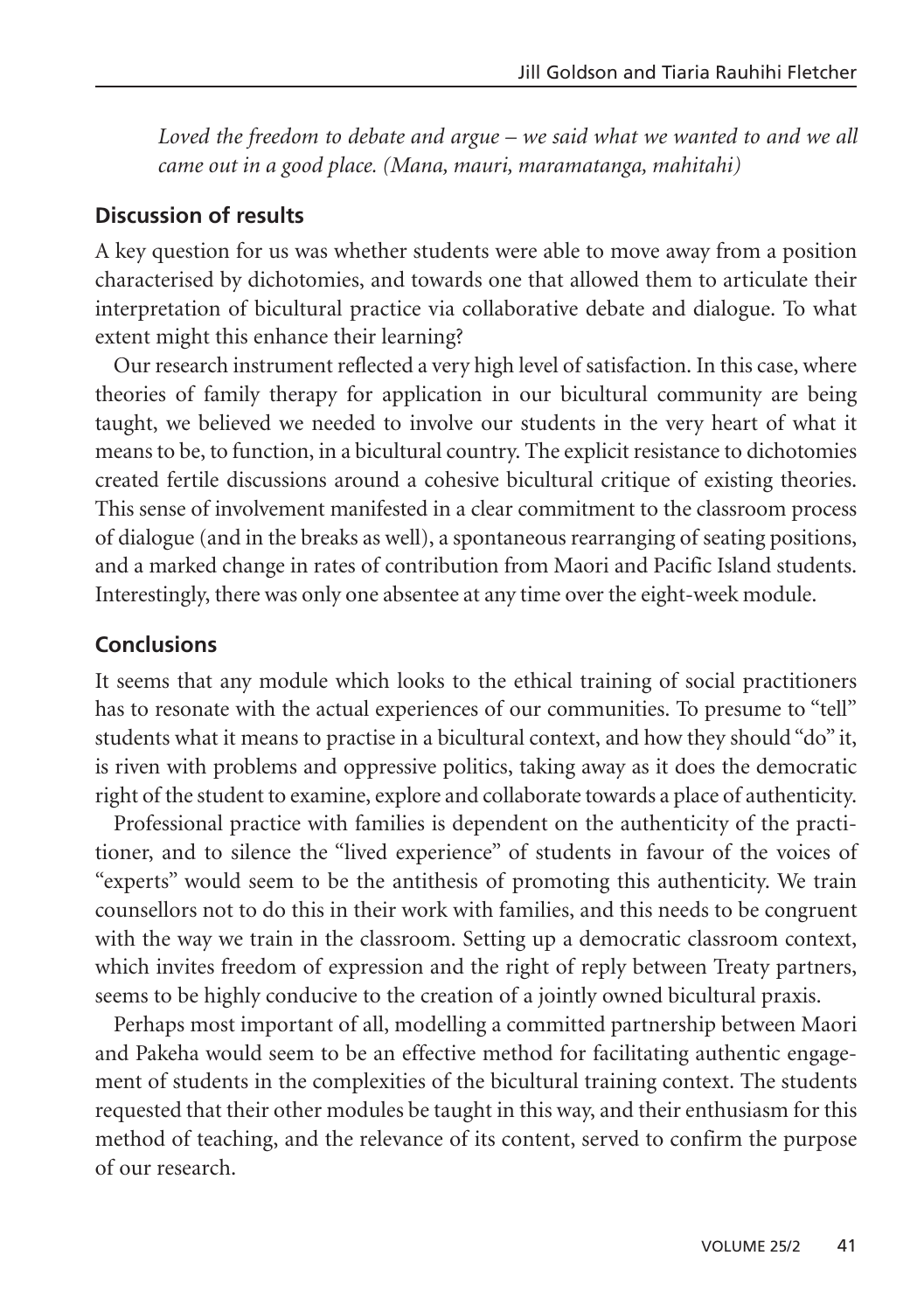### References and bibliography

- Bishop, R. & Glynn, T. (1992). He kanohi kitea: Conducting and evaluating educational research. *New Zealand Journal of Educational Studies, 27* (2): 125–35.
- Brearley, J. (1995). *Counselling and social work.* London: University Press.
- Collins, M. (1991). *Adult education as vocation: A critical role for the adult educator.* London: Routledge.
- Cornforth, S. (2000). Implementation of bicultural initiatives by counselling trainees: Towards a relational model. *New Zealand Journal of Counselling, 21* (1): 35–46.
- Darder, A. (1991). *Culture and power in the classroom: A critical foundation for bicultural education.* New York: Bergin and Garvey.
- Du Bois, W. (1990). *The souls of black folk.* New York: Vintage Books.
- Durie, M. (1998). *Te mana, te kawatanga: Politics of Maori self-determination.* Oxford: Oxford University Press.
- Durie, M. (2000). *Mai rangiatea.* Wellington: Dunmore Press.
- Foucault, M. (1980). The confession of the flesh. In C. Gordon (Ed.), *Power/knowledge: Selected interviews and other writings by Michael Foucault*, pp. 194–228. New York: Pantheon.
- Freire, P. (1970). *Pedagogy of the oppressed.* New York: Continuum.
- Goldson, J. (1997). *Overlap and differentiation in counselling and social work.* Paper presented at Evaluation for Practice conference, University of Huddersfield, England.
- Goldson, J. (2003). Adoption in New Zealand: An international perspective. In A. Douglas & T. Philpot (Eds), *Adoption: Changing families, changing times.* London: Routledge.
- Gramsci, A. (1971). *Selections from the prison notebook*. New York: International Publishers.
- Guy, T. (Ed.) (1999). *Providing culturally relevant adult education: A challenge for the twenty-first century*. San Francisco: Jossey-Bass.
- Henare, M. (1995). Te tiriti, te tangata, te whanau: The treaty, the human person, the family. Paper presented at International Year of the Family Symposium, Wellington.
- Jahnke, H. & Taiapa, J. (1999). Maori research. In C. Davidson & M. Tolich (Eds), *Social science research in New Zealand*, pp. 135–54. Auckland: Pearson Education.
- Lincoln, Y.S. & Guba, E. (1985). *Naturalistic inquiry*. Beverly Hills: Sage.
- Mataira, P. (1995). Bicultural wisdom: Navigating the bicultural seas. *Te Komako, Social Work Review*, 7 (1): 9–10.
- Mayo, P. (1999). Gramsci, *Freire and adult education: Possibilities for transformative action*. London/New York: Zed Books.
- Mezirow, J. (1990). Transformation theory of adult learning. In T. Guy (Ed.), *Providing culturally relevant adult education: A challenge for the twenty first century*, pp. 54–65. San Francisco: Jossey-Bass.